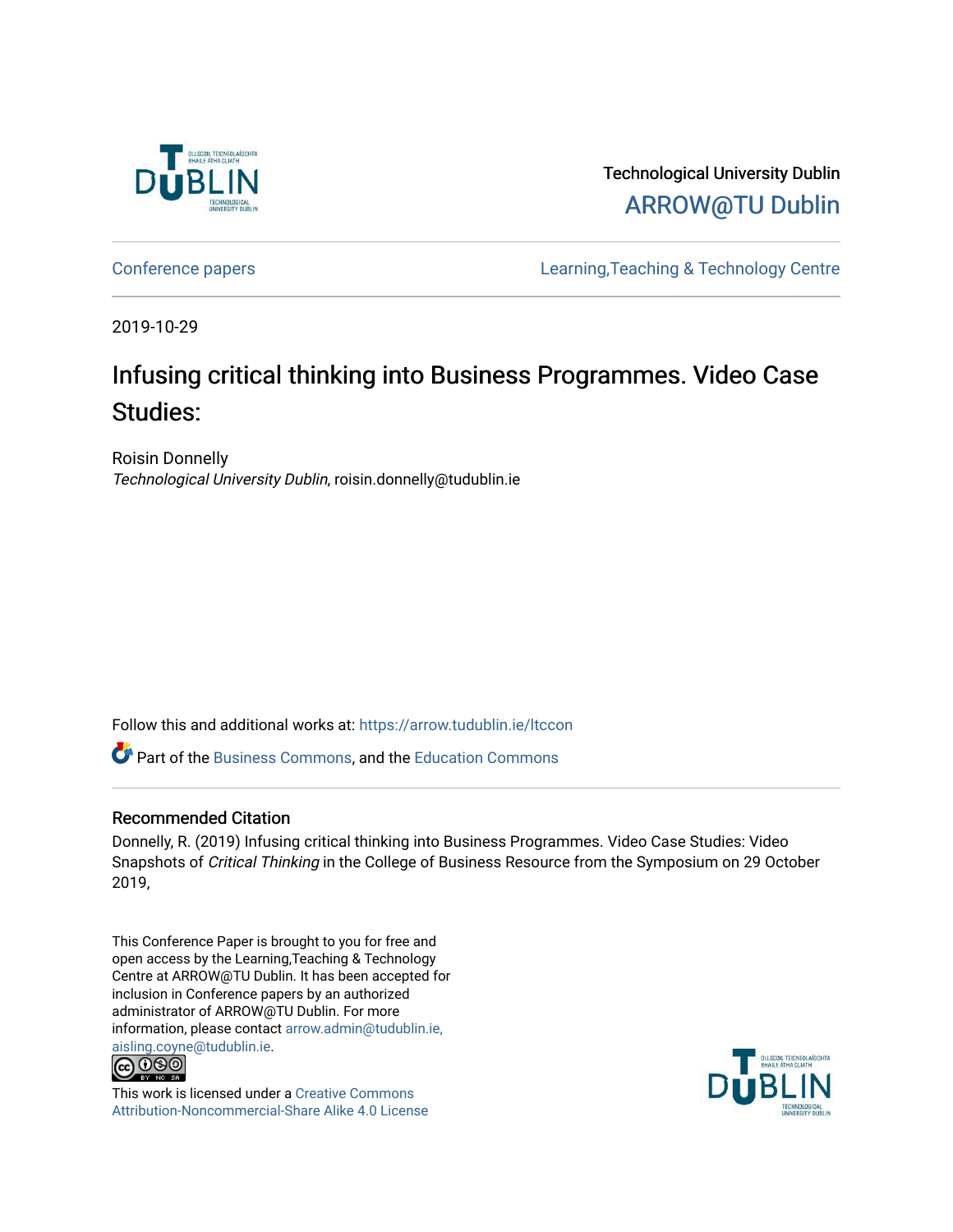School of Marketing School of Accounting and Finance School of Management School of Retail and Services Management

# **Video Snapshots of Critical Thinking in the College of Business**

Resource from the Symposium on 29 October 2019

# **CRICATHNKING**



Dr. Roisin Donnelly, Head of Learning Development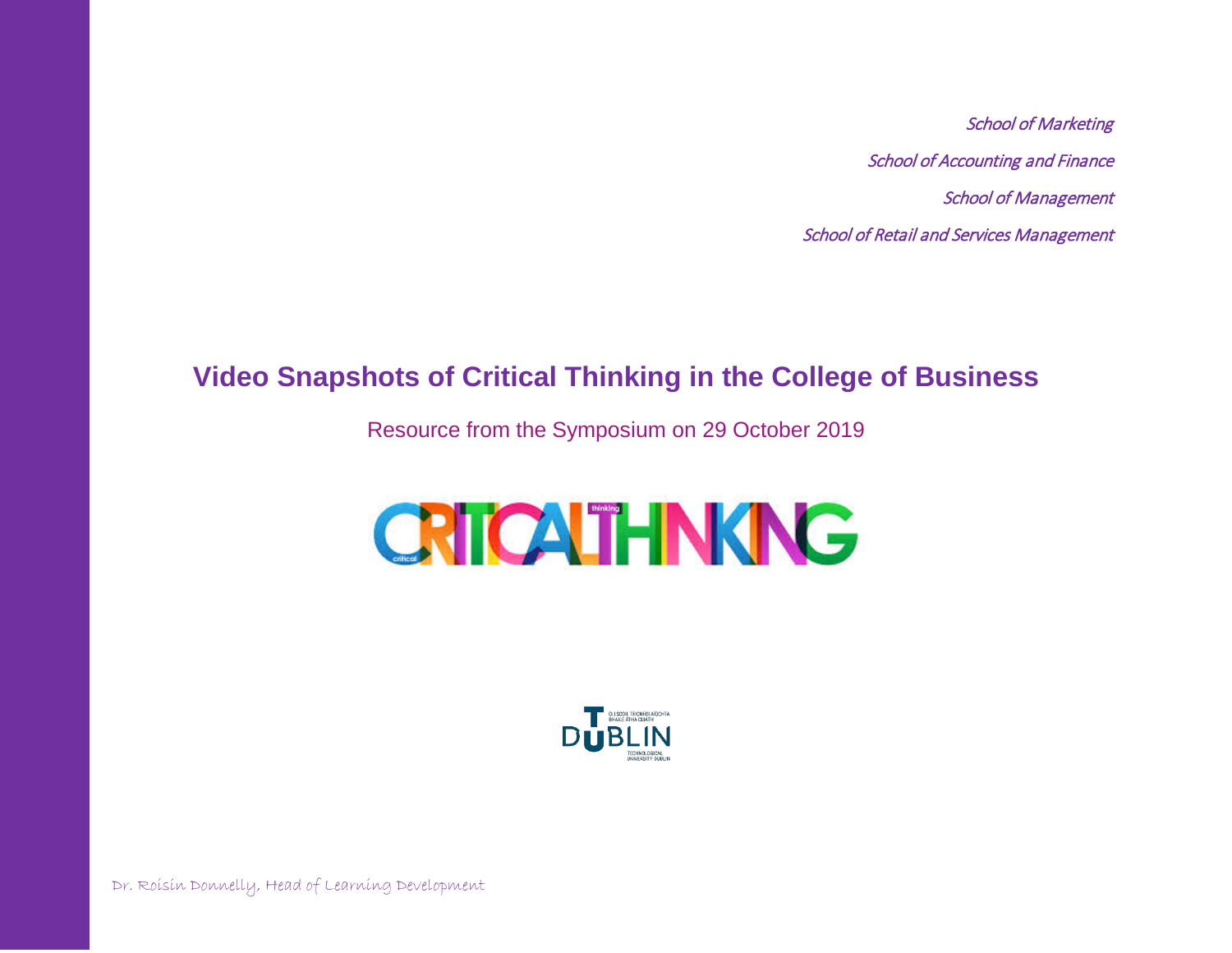| <b>Video Snapshot:</b><br>impact synopsis from students                                                                                                                                                                                                                                                                                                  | <b>Critical Thinking Strategies</b><br>in Business Programmes                                                                                                                                                                                                                                                                                                                                                               | <b>Key Learning for Students</b>                                                                                                                                                                                                                                                                                                                                                                                                                                                                                                                                                                                                                                                     |  |  |
|----------------------------------------------------------------------------------------------------------------------------------------------------------------------------------------------------------------------------------------------------------------------------------------------------------------------------------------------------------|-----------------------------------------------------------------------------------------------------------------------------------------------------------------------------------------------------------------------------------------------------------------------------------------------------------------------------------------------------------------------------------------------------------------------------|--------------------------------------------------------------------------------------------------------------------------------------------------------------------------------------------------------------------------------------------------------------------------------------------------------------------------------------------------------------------------------------------------------------------------------------------------------------------------------------------------------------------------------------------------------------------------------------------------------------------------------------------------------------------------------------|--|--|
| Thinking critically about media content and contexts                                                                                                                                                                                                                                                                                                     |                                                                                                                                                                                                                                                                                                                                                                                                                             |                                                                                                                                                                                                                                                                                                                                                                                                                                                                                                                                                                                                                                                                                      |  |  |
| Dr. Olivia Freeman and her students Amy<br>Johnston, Lisa Bailey, David Barton outline<br>their experience of CT embedded in the<br>Communications module, which is common<br>across first and second year programmes in<br>the College. These students are on the BSc<br>Business & Management.<br><b>PLAY STAFF VIDEO</b><br><b>PLAY STUDENT VIDEO</b> | Part 1<br>Each student keeps a diary of online<br>news practices for 1 week and pairs up<br>to compare.<br>Part 2<br>Select three different (Irish-based) news<br>sites (1) a legacy news site (any news<br>organisation that was not born on the<br>web) (2) an online only news site (e.g.<br>thejournal.ie) (3) your own social media<br>feeds.<br>Work together to explore the content of<br>all three sites/platforms. | How do media shape our thinking?<br>To what extent is news constructed or<br>created, and the content of media<br>controlled by powerful corporations?<br>How do we define media literacy?<br>How can you develop media literacy<br>skills?<br>What are the most read/most<br>shared/most liked news items?<br>Do they differ across the various<br>platforms?<br>What does the popularity of these<br>items tell us about journalism in the<br>era of social media?<br>Go to some of the most shared/liked<br>news posts and explore the reader<br>comments. What if anything, are they<br>contributing to the news?<br>Which sites would you recommend to<br>other people and why? |  |  |
| Be an entrepreneur for a day: Market Trader Project                                                                                                                                                                                                                                                                                                      |                                                                                                                                                                                                                                                                                                                                                                                                                             |                                                                                                                                                                                                                                                                                                                                                                                                                                                                                                                                                                                                                                                                                      |  |  |
| Oliver Herbst presents the Market Trader<br>Project that is integrated into second year of<br>the BSc Marketing programme in March/April<br>and fourth year of BSc Business and Law and<br>BSc Business and Management in November.<br>His student Mariya-Victoriy Yatskiv discusses                                                                     | <b>Current Outline and Deliverables:</b><br>Group Idea Presentation based on<br>ideas and team resources<br><b>Group Pre-Event Report</b>                                                                                                                                                                                                                                                                                   | The Market Trader Real-Life-Project<br>enhances students ability to:<br>Identify and explain issues.<br>$\bullet$<br>Distinguish between types of claims<br>and (factual, conceptual, and value).<br>Rrecognise implications of positions                                                                                                                                                                                                                                                                                                                                                                                                                                            |  |  |

and arguments.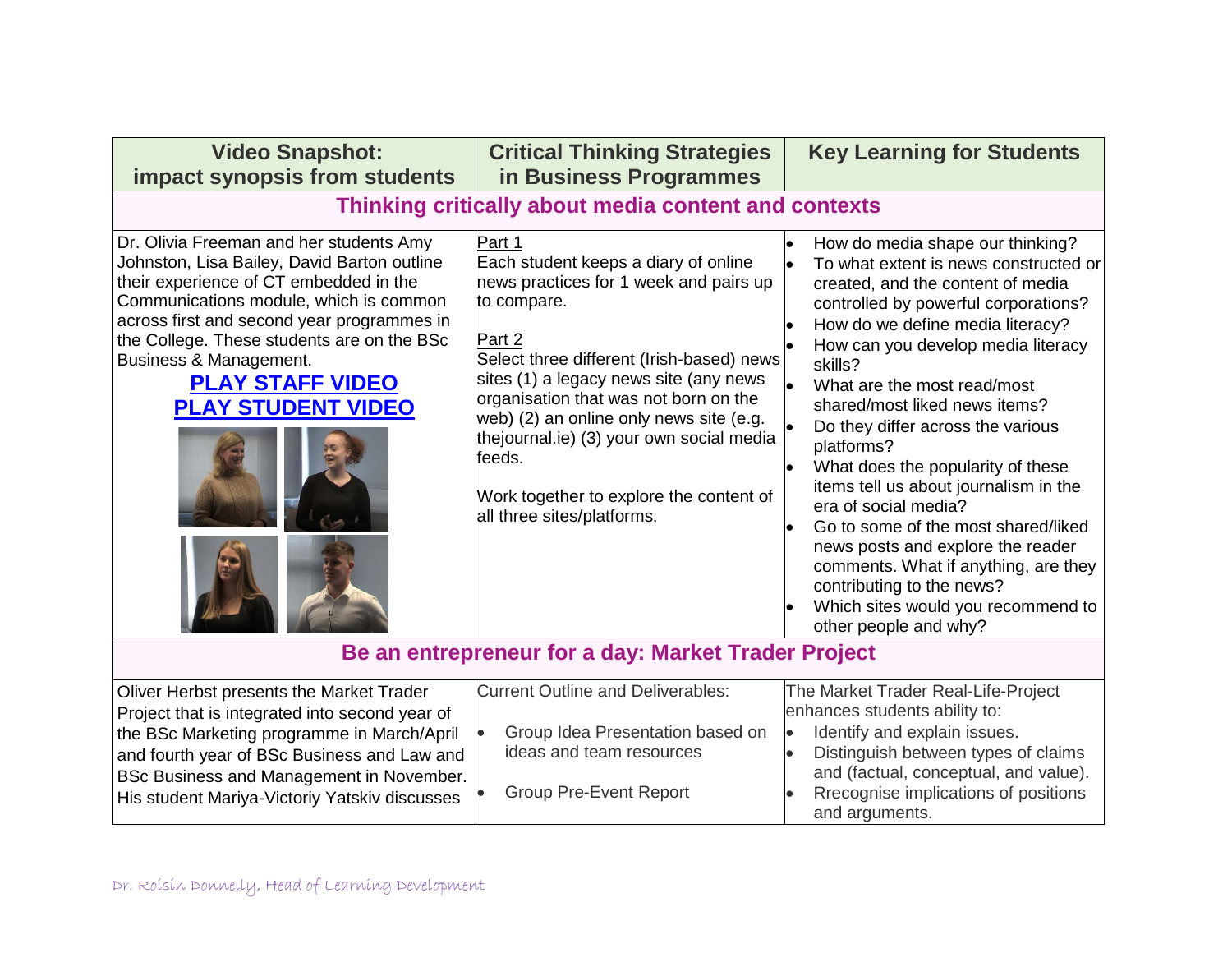the impact of the project on critical thinking skills.



based on intention, expectation and forecast

- Group Post-Event Report based on experience and actual results, and group reflection
- Individual Reflection Paper and individual Peer Review

• Recognise shareholder, stakeholder and context.

- Consider methodology.
- Frame personal responses and acknowledge other perspectives.
- Reconstruct arguments.
- Interpret content.
- Evaluate assumptions, evidence & inferences.

# **Infusing critical thinking into Management modules**

Keiron Fletcher discusses how he integrates critical thinking strategies into Organizational Behaviour Management for second year students, and Corporate Governance & Ethics and Strategic Management for fourth years.

## **[PLAY VIDEO](https://youtu.be/UsXSwjHucHw)**



- Create exposing contexts: Can paper cut wood?
- Chimp memory test!
- Ethical dilemmas/paradoxes –
- Coke-Cola: Core business v Social obesity.
- Exposing the power of language attributes of concepts.
- Improving vocabulary engagement with and application of.
- Psychology insights integrated into theoretical application e.g. the power of sense-making.
- Playing with intangibles: emotion driving actions or actions driving emotions?
- Deep questions e.g. happiness, fulfilment, purpose, career identification in Mgmt & OB, CG&E.
	- Retail students: How is it that as consumers and customers we think of ourselves as unique individual beings, yet we are social beings at the same time?

Generate engagement, gain trust, assist students to become more inquisitive & interrogative, play with mind and theory.

- Indirectly facilitating students to selfdiagnose their cognitive limitations – stirs a desire and motivation to improve.
- Facilitate students to recognise the 'duty' they have to themselves and others to 'know and grow'.

Challenges within Strategic Management: Cognitive, Creativity, Social & Communicative.

> *The mind is like a parachute, it performs best when its open!*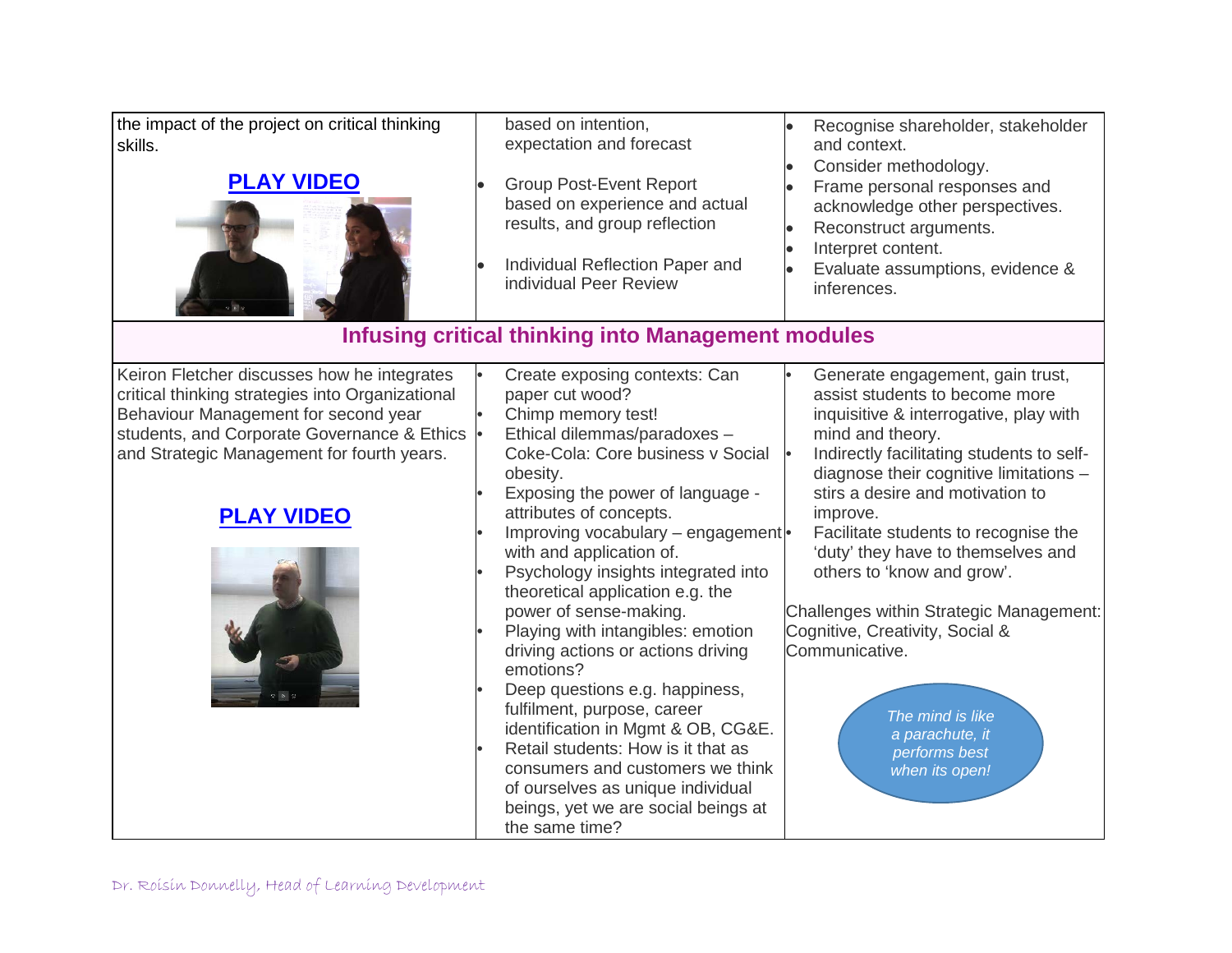# **How PBL supports critical thinking in authentic assessments in a Business School**

Students were presented with a

Elaine Rossiter explains the piloting of PBL on |1. a Performance Management graduate module, where a key element to the successful implementation of PBL is that the 'problem/project' is central and not peripheral to the curriculum. The rationale was to understand the viability of PBL in a business school setting, and consider how does PBL support critical thinking skills in a business school context?

#### **[PLAY VIDEO](https://youtu.be/rYk7ki0pTy0)**



specific problem to analyse\* (relating to Performance management in a real company). 2. A 'client visit' was organised where the client outlined their problem, students were encouraged to ask questions to get a full understanding of the issue (interpret problem). The client returned mid-way through the process to address any further questions.

3. During the 12 weeks, students discussed different learning issues (which promote problem solving and critical thinking) to be addressed, and explored & evaluated solutions,  $\bullet$ deciding on the best option for the client and their business based on academic research & best practice.

4. At the end, each group were required to present and defend their solution to the client outlining the basis for their analysis and their recommended solution.

5. Feedback was provided to students verbally after the presentation.

6. Students submitted a reflective learning statement.

Students formed into teams of 4/5 and undertake the following:

Clarify the brief.

 Discuss and assign roles [Chair; Scribe; Reader/Timekeeper; Observer].

 Brainstorm ideas based on prior knowledge.

 Identify what they do not know (learning issues); What do they need to find out about in order to solve the problem?

 Reason through the problem. Specify an action plan, assigning tasks to each team member. Review what worked well in discussion and what did not.

Key learning: The process is just as important as the output.

| <b>Enterprising</b>                                      | <b>Engaged</b>                                                                          | Enquiry-based                                                                              | <b>Expert</b>                                                                                                                       | <b>Effective</b>                                                                                 |
|----------------------------------------------------------|-----------------------------------------------------------------------------------------|--------------------------------------------------------------------------------------------|-------------------------------------------------------------------------------------------------------------------------------------|--------------------------------------------------------------------------------------------------|
| Innovator<br>· Leader<br>· Collaborative<br>Entrepreneur | · Global citizen<br>• Ethical<br>Motivated self<br>starter<br>Excellent<br>communicator | · Critical thinker<br>· Problem solver<br>· Creator of<br>knowledge<br>· Decision<br>maker | Disciplinary<br>٠<br>knowledge<br>Reflective<br>practitioner<br>Work based<br>۰<br>work related<br>learner<br>Digitally<br>literate | · Strategic<br>thinker<br>· Active team<br>player<br>· Emotionally<br>intelligent<br>· Resilient |

#### **Critical Thinking applied in an Investment and Portfolio Management module**

| Ruth O'Leary explores critical thinking within | The learners are provided with             | Student Managed Fund:                |
|------------------------------------------------|--------------------------------------------|--------------------------------------|
| an Investment and Portfolio Management         | resources to access information. They      | Team goals, strategy, allocation of  |
| module, where there are many possible          | are required to research and try different | tasks, responsibility for reporting. |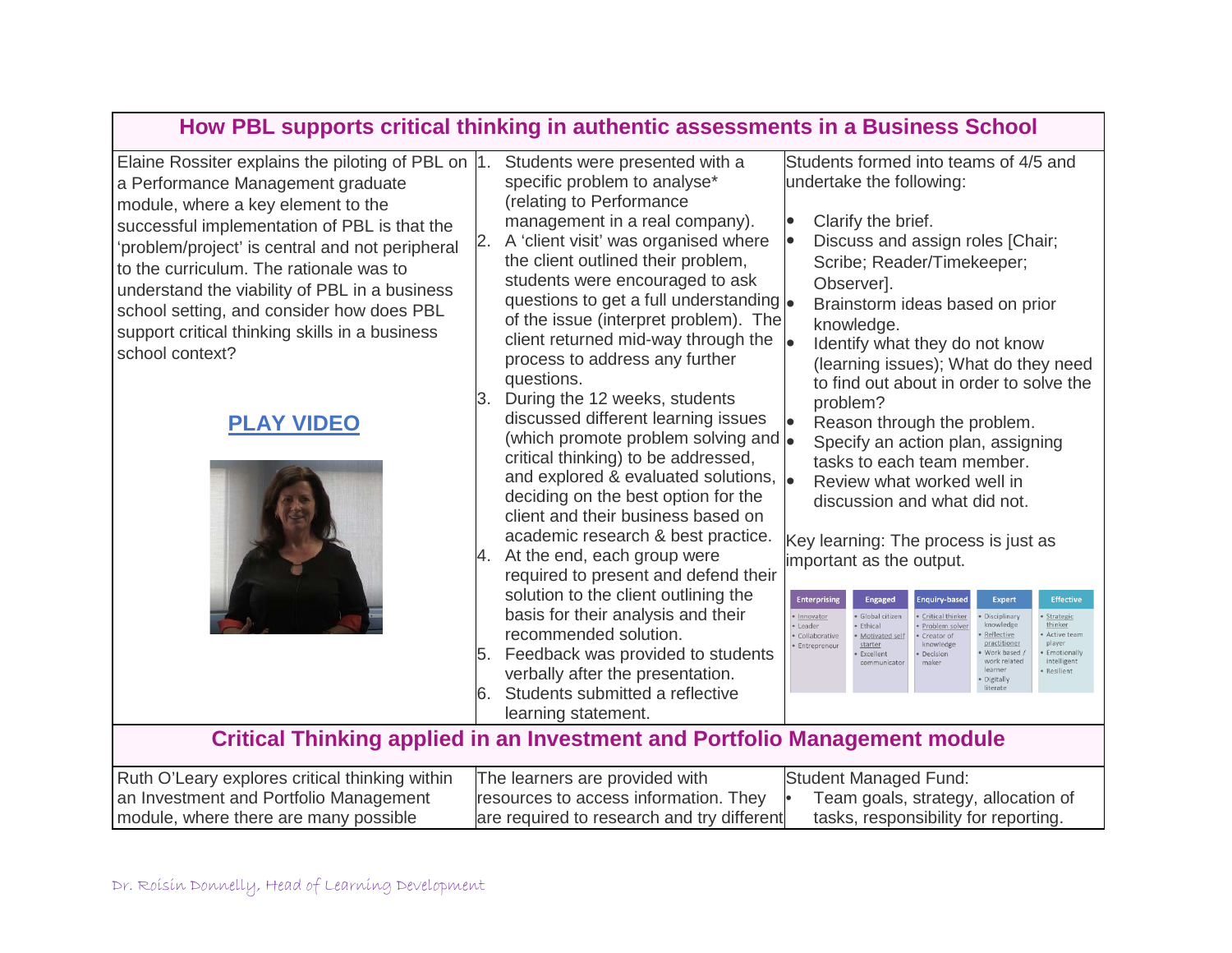outcomes, and no one right answer. It uses a Project-based learning scenario: The Student Managed Fund.

Ruth was joined by Shannon Heery from the third year of the Bachelor of Science (Hons) Accounting and Finance programme to discuss impact on critical thinking skills as a result of engaging in this project.

## **[PLAY VIDEO](https://youtu.be/M7Uan4kEg7g)**



methods, both discarding and utilising information. The team, its management and interactions are key. Deliverables are the presentations, and students learning from their own experience. Each student has a specific role: • Head of Fund Role: Place trade and main point of contact with Goodbody; Ensure all trades are documented & bi-monthly valuation reports are completed; Main contact to ensure all stock picks are allocated and incorporated into fund; Main decision-maker over investment strategy. • Chief Investment Officer (CIO): Decide exact stocks with Head of Fund & liaise with different sector analysts. • Analysts: Must be allocated to a sector and select up to 3-5 stocks, Goodbody Stockbrokers will provide mentors to each group. • 2 X Presentations. • Fund strategy and understanding of portfolio is essential. Using an online portfolio simulator <https://www.stocktrak.com/> Students to use StockTrak platform (max 200 transactions). • Voting might need to take place to agree on Head of Fund. • Rotation of sector analyst might be a good idea.

undertake valuation metrics and report to assess which stocks are best suited for the fund's investment strategy. Analyst will present findings to fund managers and become part of the decision-making process. All final decisions made by Head of Fund & CIO.

If numbers exceed due to demand perhaps extra analyst can be included under sector and therefore, sector heads become relevant. • Presentations to take place in November and again in early February for ALL FUNDS. • Each fund will present in Goodbody in March.

• Winners go through to overall final against other colleges.

- Highest performing fund profits to go to charity.
- Overall winner further money goes to charity.

### **Critical Thinking in Business Programmes - from a library perspective**

| Israel Chidavaenzi provides a comprehensive Three lecturers from Business City                                               | Critical thinking is a Graduate Attribute |
|------------------------------------------------------------------------------------------------------------------------------|-------------------------------------------|
| picture of how the library works in partnership Campus in TU Dublin share their views and there is a need for students to be |                                           |
| with Lecturers in Business City Campus, with   on the 'Critical Thinking' sessions                                           | able to identify, select & locate         |
|                                                                                                                              | appropriate information sources;          |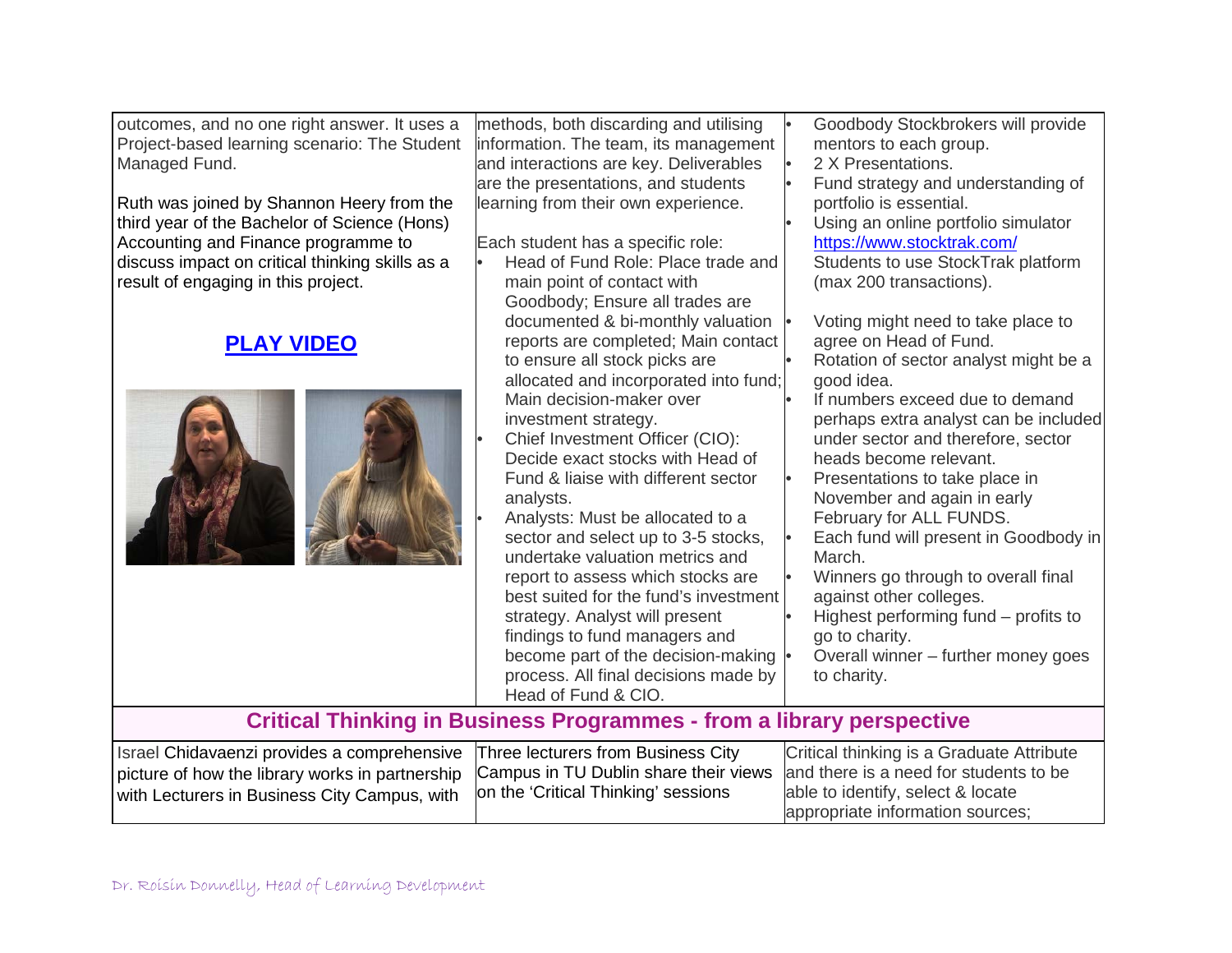| a focus on a key session on offer - Evaluating | designed and delivered by the library                                                       | important to bear in mind that each                                                                            |
|------------------------------------------------|---------------------------------------------------------------------------------------------|----------------------------------------------------------------------------------------------------------------|
| Information & Thinking Critically.             | services team:                                                                              | assignment is different, and that there is                                                                     |
|                                                | O. Freeman:                                                                                 | information overload, so students need to                                                                      |
| This session is based on a model to show       | 'Offers a valuable bridge between the                                                       | know what the potential info sources are                                                                       |
| students how to evaluate information sources   | demands of 2 <sup>nd</sup> level education with its                                         | and why they are picking that particular                                                                       |
| by examining: Currency; Relevance; Authority;  | heavy emphasis on rote learning, and                                                        | one over others.                                                                                               |
|                                                | requirements of 3rd level which include                                                     |                                                                                                                |
| Accuracy; Purpose.                             | students being able to demonstrate                                                          | Students have a key role in their own                                                                          |
|                                                | engagement with and critical evaluation of a                                                | learning:                                                                                                      |
| Blooms Taxonomy is also utilised to support    | range of academic literature/info sources.<br>Content is carefully tailored to the needs of |                                                                                                                |
| students in recalling relevant knowledge;      | 1 <sup>st</sup> year students and presented in an                                           | Take responsibility for own research.                                                                          |
| sense-making of new material; using            | accessible way which promotes active                                                        | Take responsibility of what goes into                                                                          |
| knowledge in new ways; breaking concepts       | learning. Delivery of the material by                                                       | assignments & essays.                                                                                          |
| into parts and understanding connections;      | professional library staff signals to students                                              | Think about the sources they are                                                                               |
| making judgments based on criteria;            | importance of adhering to academic                                                          | using - evaluate, do not just use.                                                                             |
| constructing info in innovative ways.          | conventions/developing good academic                                                        | Ask questions about quality and                                                                                |
|                                                | practices from the outset of their 3rd level                                                | credibility.                                                                                                   |
|                                                | learning paths."                                                                            | Use a wide variety of sources.                                                                                 |
|                                                | C. Nolan:                                                                                   |                                                                                                                |
| <b>PLAY VIDEO Part 1</b>                       | "Encourages students to engage with high-                                                   |                                                                                                                |
|                                                | quality, peer-reviewed research in HRM                                                      |                                                                                                                |
| <b>PLAY VIDEO Part 2</b>                       | from early in their degree. I have noticed                                                  | Putting information together in                                                                                |
|                                                | significant improvements in the quality of                                                  | <b>CREATING</b><br>an innovative way                                                                           |
|                                                | material used to reference assignments                                                      |                                                                                                                |
|                                                | from the Marketing degree students. They                                                    | Making judgements based on.<br>set of guidelines<br><b>EVALUATING</b>                                          |
|                                                | have demonstrated an ability to engage with                                                 |                                                                                                                |
|                                                | this material and integrate it effectively into                                             | Breaking the concept into parts<br><b>ANALYZING</b><br>and understand how each part is<br>elated to one anothe |
|                                                | their coursework. This vital knowledge also                                                 |                                                                                                                |
|                                                | stays with them as they progress into the<br>Year 3 HRM module and for the applied          | Use the knowledge gained in<br><b>APPLYING</b>                                                                 |
|                                                | project in Year 4."                                                                         |                                                                                                                |
|                                                |                                                                                             | Making sense of the<br><b>UNDERSTANDING</b><br>you have learner                                                |
|                                                | E. Foley:                                                                                   |                                                                                                                |
|                                                | "Students take a casual attitude to data until                                              | Recalling relevant knowledg                                                                                    |
|                                                | they have to gather and analyse it                                                          | <b>REMEMBERING</b><br>from long term memory                                                                    |
|                                                | themselves. I am keen that students should                                                  |                                                                                                                |
|                                                | understand that data has to be interpreted<br>and evaluated."                               |                                                                                                                |
|                                                |                                                                                             |                                                                                                                |